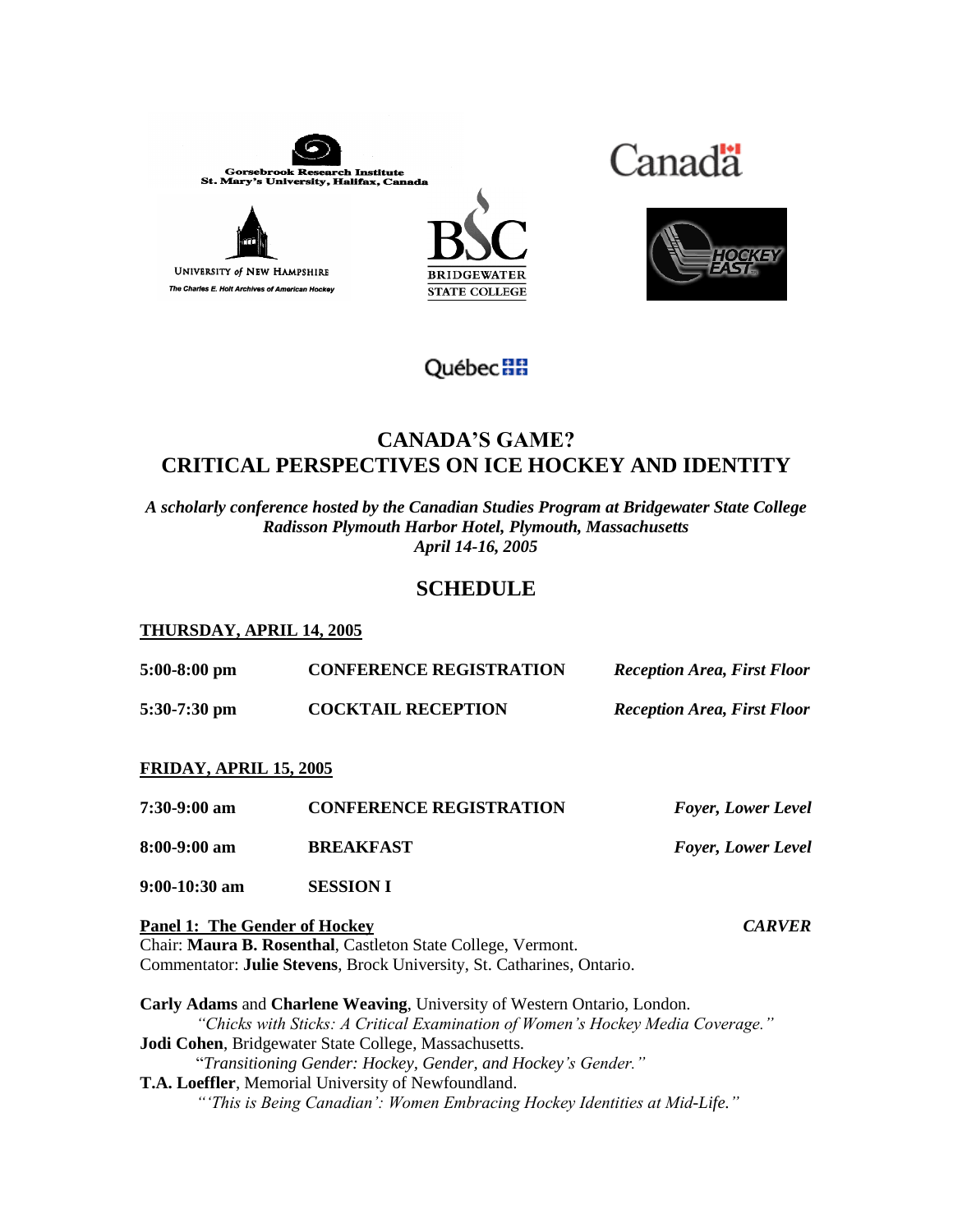### <u>Panel 2: Writing(s) about the Game I: Hockey, Words and Meaning</u> **AMPHITHEATER**

Chair/commentator: Jason Blake, University of Ljubljana, Slovenia

Jay Atkinson, Methuen, Massachusetts.

"Why Ice Hockey? A Writer Considers His Subject" Paul Martin, University of Vermont. "Talking to Americans: Canadians, Hockey, and Poetry in the classroom" Don Morrow, University of Western Ontario, London. "A Literary and Historical Analysis of Ken Dryden's The Game."

**COFFEE BREAK**  $10:30-10:45$  am

# 10:45 am - 12:15 pm SESSION II

**Panel 3: Spectacle and Spectatorship** Chair: William Ross, Charles E. Holt Archives of American Hockey, UNH, Durham. Commentator: Stephen Hardy, University of New Hampshire, Durham.

**Russell Field, University of Toronto, Ontario.** 

"There's more people here tonight than at a first night of the Metropolitan': Professional Hockey Spectatorship in the 1920s in New York and Toronto."

Craig Hyatt, Brock University and Julie Stevens, Brock University, St. Catharines, Ontario. "Americans as Hockey Sympathizers? A new perspective on the American influence upon Canada's National Game.'

Richard Harrison, Mount Royal College, Calgary, Alberta

"Between a Puck and a Show Piece: Sport, Entertainment, and the Differing Responses to Hockey (and its Absence) in Canada and the United States."

# Panel 4: Writing(s) about the Game II: Hockey, Words and Meaning

Chair/commentator: Don Morrow, University of Western Ontario, London.

### **AMPHITHEATER**

Jason Blake, University of Ljubljana, Slovenia. "'Just Part of the Game' – Depictions of Violence in Hockey Prose." Celeste Burns, Jessica Yost, and Elizabeth Sutton, Mansfield University of Pennsylvania. "Passing it on: Hockey in Canadian Children's Literature." Jamie Dopp, University of Victoria, British Columbia

"Win Orr Lose: Searching for the Good Canadian Kid in Canadian Hockey Fiction." Karen E. H. Skinazi, Marymount College of Fordham University, New York.

"The Hardy Boys Writer with a Canadian Agenda? Leslie McFarlane and the Hockey Nation."

### $12:30-2:00$  pm **LUNCHEON**

Guest Speaker:

The Honourable James Bradley, Minister of Tourism and Recreation, Province of Ontario, Canada.

"The Rocky Relationship between Hockey and Government"

Foyer, Lower Level

**CARVER** 

**MAYFLOWER**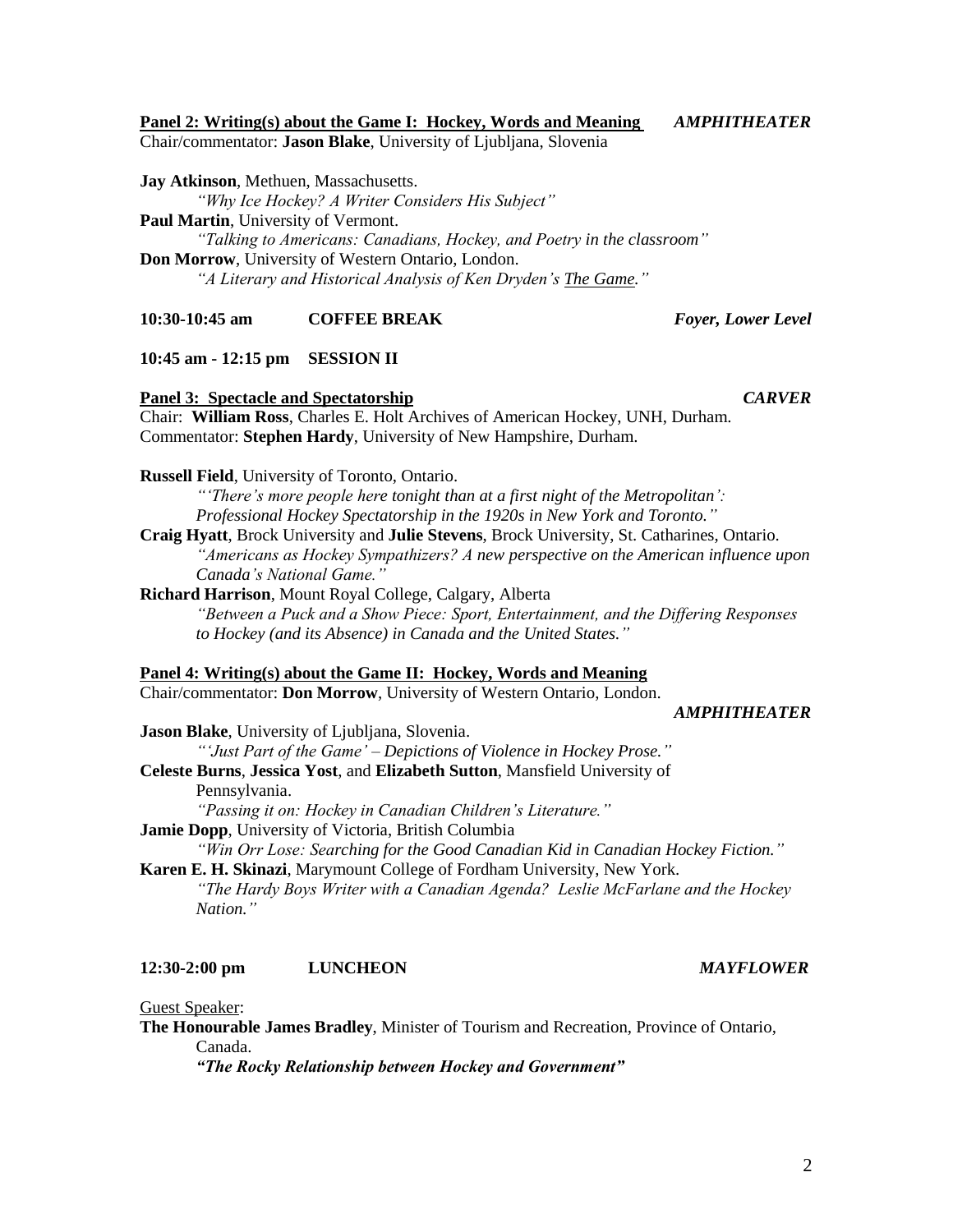$2:00-3:30$  pm **SESSION III** 

### Panel 5: Commemoration and the Invention of Tradition **AMPHITHEATER** Chair/commentator: Morris Mott, Brandon University, Manitoba.

Jack Falla, Boston University, Massachusetts.

"He is Our Flag': Maurice 'Rocket' Richard and the Meaning of Hockey in the Culture of French Canada."

Robert H. Dennis, University of New Brunswick, Fredericton. "Forever Proud? From Public to Private Space: the Invention of Tradition during the

Montreal Canadiens' Transition from the Forum to the Molson Centre."

Ryan Eyford, University of Manitoba, Winnipeg.

"From Prairie Goolies to Canadian Cyclones: The Metamorphosis of the 1920 Winnipeg Falcons<sup>"</sup>

### Panel 6: Hockey and Nation I. Canada's Game Abroad

Chair/commentator: Sandra Clark, Bridgewater State College, Massachusetts.

Ludivine Lemoine and Gérald Billard, U.F.R. Sciences Humaines et Sociales, Departement de Geographie, Laboratoire MTG, Mont-Saint-Aignan, France. "A French Geography of Ice Hockey: the Weird Location of the Professional Teams in France."

Michael Talbot, Oxford University, United Kingdom. "The Maple Leaf Boys; How a Little-Known, but Important Part of 'Canada's Game' Took Place in Britain."

Andrew Holman, Bridgewater State College, Massachusetts. "The Canadian Hockey Player Problem: Student Athletes and National Identities in U.S. College Sport, 1947-1975."

### **Panel 7: Hockey and Community**

Chair/commentator: Brendan Burke, Bridgewater State College, Massachusetts.

Greg Gillespie, Lakehead University, Thunder Bay, Ontario. "Big Liners and Beer Gardens: The Port Arthur Bear Cats, the CAHA, and Canada's 1936 Olympic Hockey Team."

Roger Godin, Minnesota Wild and Soc. for International Hockey Research, St. Paul, Minnesota. "The Evolving State of Hockey: The 1934-35 St. Paul Saints."

### Lynne Perras, University of Calgary, Alberta.

"The Saskatoon Quakers: The Rise and Fall of Community Hockey Heroes."

 $3:30-3:45$  pm **AFTERNOON BREAK** 

# **CARVER**

# **PLYMPTON**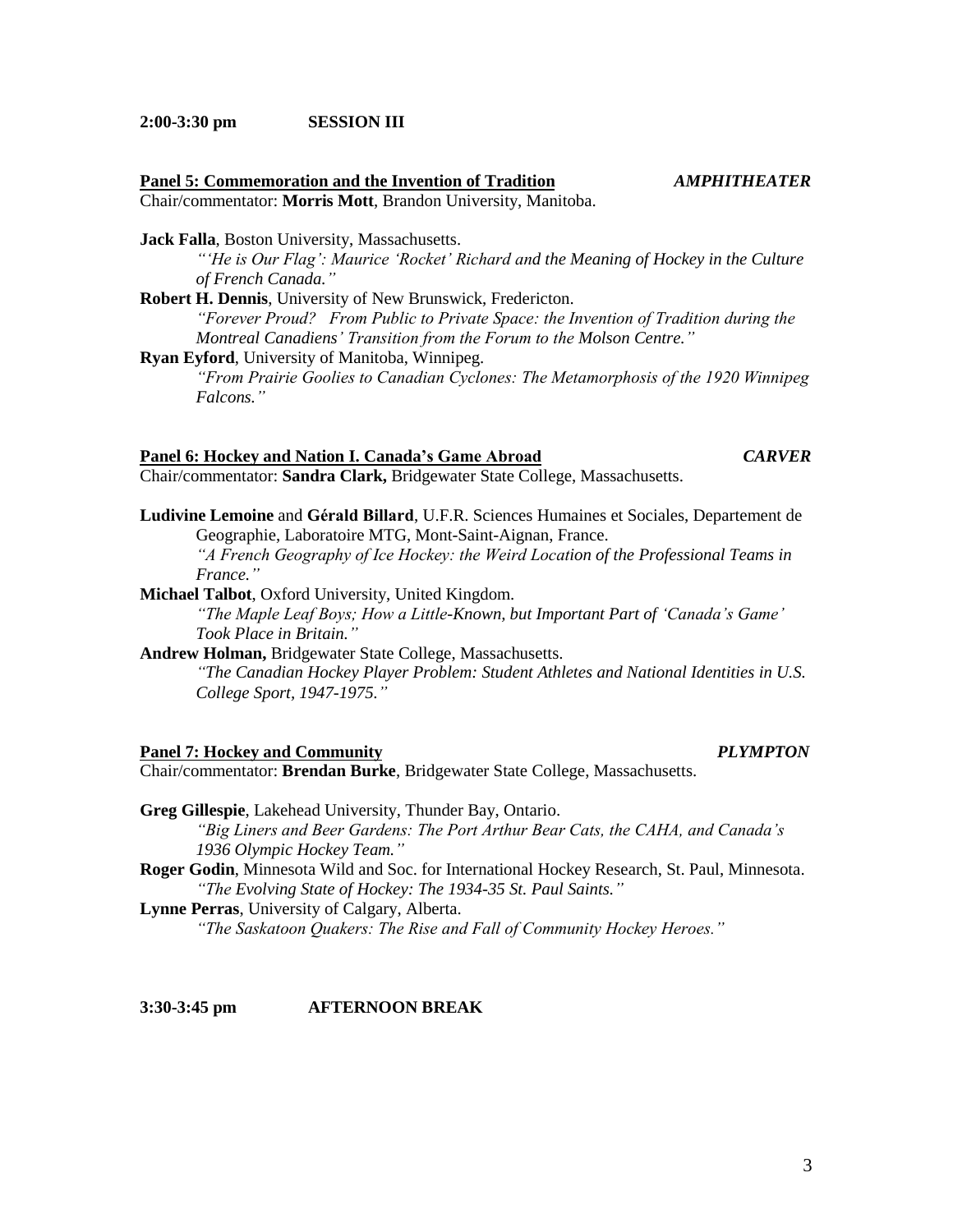### $3:45-5:15$  pm **SESSION IV**

# **AMPHITHEATER** ROUNDTABLE: "Where We've Been, Where We're Going" Moderator and Panelist: Stephen Hardy, University of New Hampshire, Durham. **Guest Panelists:** Joe Bertagna, Commissioner, Hockey East and Executive Director, American Hockey Coaches' Association. Digit Murphy, Head Coach, Brown University Women's Hockey. Colin Howell, Gorsebrook Research Institute, St. Mary's University, Halifax, Canada.

### $6:00-8:00$  pm **CONFERENCE BANQUET MAYFLOWER**

Keynote Speaker: Jean Perron, Head Coach, Israel under-18 National Team; former CIAU National championship coach; former NHL coach (Montreal Canadians, Quebec Nordiques); sports commentator on Montreal's *Télévision quatres saisons.* (*TOS*).

Sponsored by the Québec Delegation in Boston, Mme. France Dionne, Delegate.

 $10:00-11:00$ **SHINNY MATCH** Armstrong Arena, Long Pond Road, Plymouth

### SATURDAY, APRIL 16, 2005

| 8:00-10:00 am | <b>CONFERENCE REGISTRATION</b> | <b>Foyer, Lower Level</b> |
|---------------|--------------------------------|---------------------------|
| 8:00-9:00 am  | <b>BREAKFAST</b>               | <b>Foyer, Lower Level</b> |

 $9:00-10:30$  am **SESSION V** 

Panel 8: Hockey and Nation II: Hockey and War/Hockey as War **CARVER** Chair/commentator: Bryan Baldwin, Bridgewater State College and University of Massachusetts-Amherst.

Markku Jokisipilä, University of Turku, Finland. "Waging the Cold War on Ice – International Ice Hockey Tournaments as Arenas of Ideological Confrontation Between East and West." J. Andrew Ross, University of Western Ontario, London. "Playing Soldiers: the National Hockey League and the Second World War."